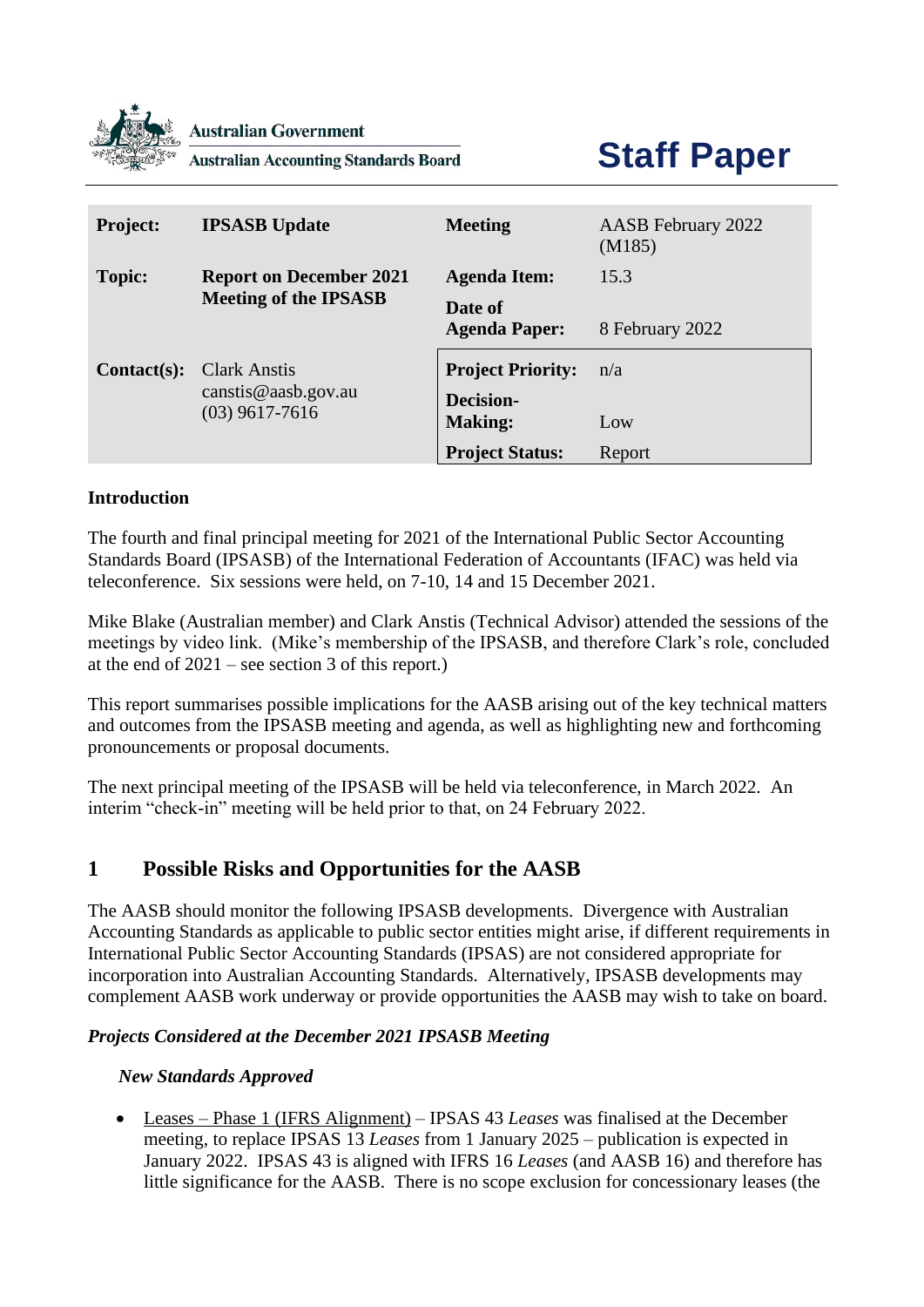same as for IFRS 16 and AASB 16), despite their intended specific coverage in Phase 2. Phase 2 is likely to be of much interest to the AASB in addressing public sector lease accounting issues.

• Improvements to IPSAS, 2021 – this amendment IPSAS was finalised at the December meeting after considering the responses to ED 80, and is expected to be published in January 2022. It includes both general and IFRS-alignment improvements. The IFRS-based amendments, such as interest rate benchmark reforms and proceeds from property, plant and equipment prior to intended use, have already been incorporated into Australian Accounting Standards. The IPSAS does not include amendments of significance for Australia.

#### *Continuing Projects*

• Limited Update of the IPSASB's Conceptual Framework – Phase 2 (Other Topics) – this phase is to address the topics of asset and liability definitions, unit of account, executory contracts, service potential, prudence and materiality, mostly based on the IASB's 2018 CF amendments, which are reflected in the AASB's 2019 Conceptual Framework. Capital maintenance has been deferred to a later phase.

The ED (to be published early in 2022 as ED 81) will propose that 'service potential of a resource' be defined as the capability to provide services that contribute to achieving an entity's objectives. Prudence is to be treated as a reinforcement of neutrality rather than as a separate qualitative characteristic, and commentary on materiality extended consistently with the IASB's CF amendments. Public sector-specific revisions could be helpful to the AASB in extending the application of the 2019 Conceptual Framework to public sector entities in due course.

• Revenue with/without Performance Obligations – the IPSASB is continuing to consider the issues addressed in EDs 70 and 71. The IPSASB now supports preparing a single IPSAS to cover revenue recognition by transfer recipients, whether the recipient has no obligations, present obligations or performance obligations under the transfer. Performance obligations are to be treated as a subset of present obligations. The IPSASB has tentatively decided that all binding arrangements give rise to present obligations for each party.

The IPSASB's decisions represent very different approaches to those in Australian Accounting Standards. The AASB ultimately should consider whether revised IPSAS requirements might improve existing Australian requirements for not-for-profit entities in AASB 15 *Revenue from Contracts with Customers* and AASB 1058 *Income of Not-for-Profit Entities*.

- Transfer Expenses the IPSASB is continuing to consider the issues addressed in ED 72, deciding that the principles for transfer providers should be consistent as far as possible with those adopted for revenue and liability recognition by transfer recipients. The IPSASB has decided to adopt a revised accounting model for transfer expenses under binding arrangements, including revised guidance on the existence of an intangible asset for the transfer provider prior to the transfer recipient fulfilling its obligations, which differs from the approach proposed in ED 72. There is no corresponding Australian Accounting Standard.
- Natural Resources this project will be conducted in phases. Phase 1 focusses on developing a Consultation Paper to address subsoil resources, water and living resources. Further phases might develop an exposure draft, depending on the responses to the CP, or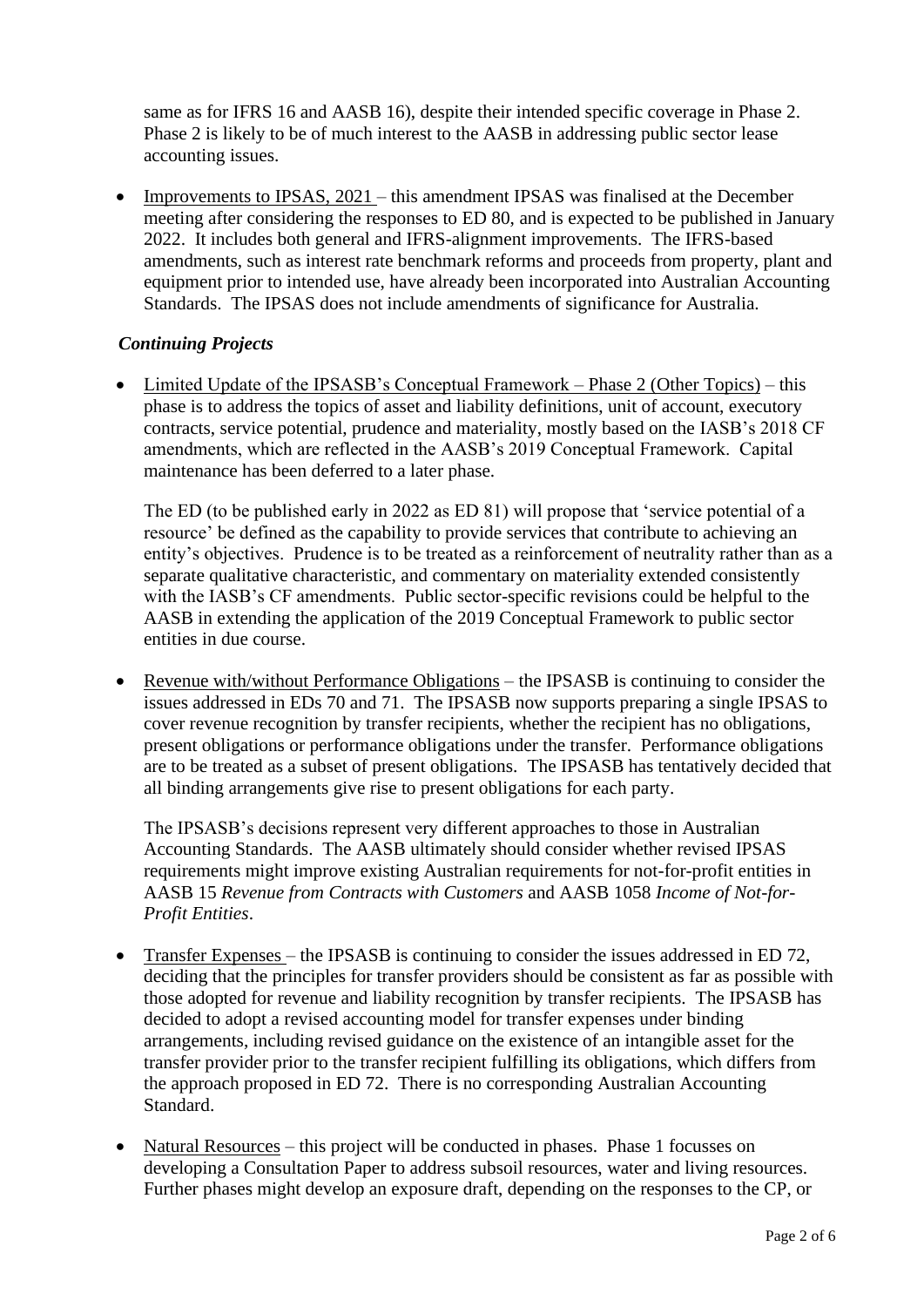address other natural resources. This project potentially could establish recognition and/or disclosure requirements for resources that currently are not addressed in financial statements in Australia, and therefore could be the basis for an AASB project. The CP is expected to be approved in March 2022.

• Measurement Exposure Drafts (EDs  $76-79$ ) – at the December 2021 meeting, the IPSASB noted a preliminary analysis of the responses to the four EDs. The responses were assessed as giving significant support to the proposals in the EDs, except in relation to the proposed new public-sector-specific measurement basis Current Operational Value (COV). On COV, responses were divided across the views of support, develop further, or delete.

The IPSASB noted that significant further work will be required to consider and respond to the range of views regarding COV, but did not discuss any specific issues. Therefore, the summaries for the five projects covered by the four EDs have been retained in the following section for projects not considered at the December 2021 meeting.

• Retirement Benefit Plans – this project is to develop a new IPSAS based on IAS 26, adapted with consideration given to alternative approaches of national standard-setters, including AASB 1056 *Superannuation Entities*. The Exposure Draft is now expected to be given final approval at the February 2022 check-in meeting for issue.

The ED will propose a requirement to present the actuarial present value of promised retirement benefits (based on projected salaries) and the defined contribution obligation to participants on the face of the statement of financial position, and measurement of plan investment assets at fair value. The ED will not specify how contributions to a plan and benefit payments should be classified but would permit different approaches, so that the ultimate IPSAS potentially could permit the approach in AASB 1056 of classifying contributions and benefit payments respectively as increases and decreases in obligations to members of the plan.

#### *Projects Not Considered at the December 2021 IPSASB Meeting*

- Leases Phase 2 (Other Lease-Type Arrangements) this part of the IPSASB's project on leases is based on a separate Request for Information (January 2021) that sought details of public sector-specific matters. This part is of more relevance to the AASB than the Phase 1 development of an IPSAS equivalent of IFRS 16. Phase 2 is expected to address concessionary leases and similar public sector arrangements through a second ED process, providing the opportunity for the AASB to comment on matters that could be relevant to public sector application of AASB 16.
- Limited Update of the IPSASB's Conceptual Framework Phase 1 (Measurement) this phase addresses measurement issues in CF Chapter 7 through ED 76 *Conceptual Framework Update: Chapter 7,* Measurement of Assets and Liabilities in Financial Statements (issued in April 2021). The ED covers measurement models and bases, leaving techniques to be covered in IPSAS. The ED proposes adding fair value to the CF as a measurement basis. The selection of measurement bases is to be linked to the measurement objective (usually financial capacity or operational capacity) rather than to entry or exit values. The AASB should assess the IPSASB outcomes for potential not-for-profit entity modifications to the AASB Conceptual Framework (2019). [The AASB made a submission to the IPSASB on ED 76 in October 2021.]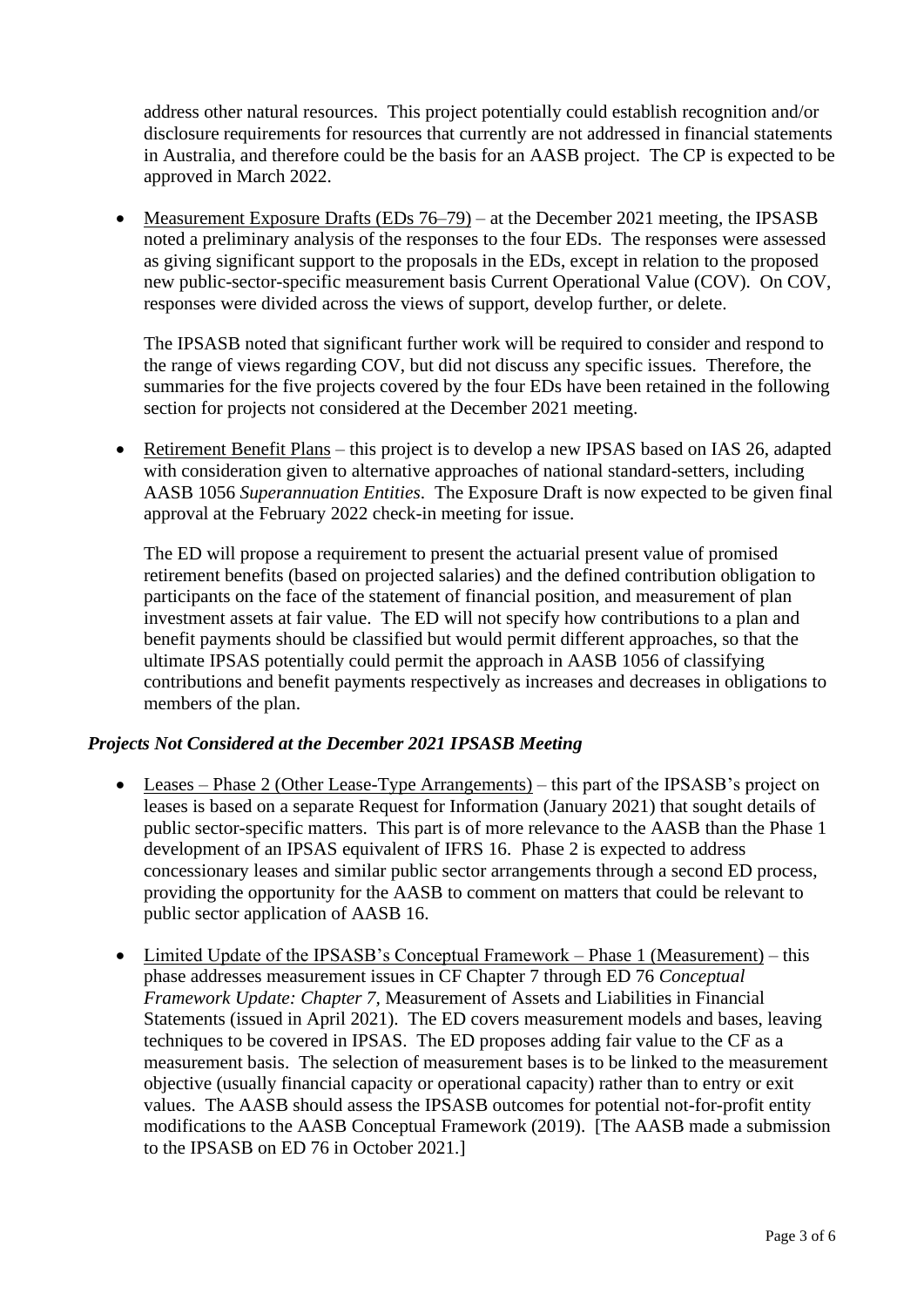• Public Sector Measurement – this project could inform the AASB's current Public Sector Fair Value Measurement project as it is addressing fair value as one of the measurement bases relevant to general purpose financial reports. Other measurement bases addressed in ED 77 *Measurement* include historical cost, current operational value (COV – a new basis) and cost of fulfillment (for liabilities). Measurement techniques for current value measurement bases are proposed as generally comprising market, income and cost approaches. The ED proposes removing replacement cost as a measurement basis or technique.

The IPSASB project could lead to changes in the measurement techniques specified in IPSAS, which the AASB should consider ultimately in terms of whether to update the measurement requirements in AASB Standards for not-for-profit public sector entities (and potentially for NFP private sector entities too). Based on a preliminary review of the responses to ED 77, the IPSASB acknowledges that it will need to address stakeholder concerns regarding the proposed public-sector-specific COV measurement basis. [The AASB made a submission to the IPSASB on ED 77.]

- Infrastructure ED 78 (April 2021) proposes relocating general measurement aspects from IPSAS 17 *Property, Plant, and Equipment* (PPE) to a new IPSAS on measurement. Issues relating to infrastructure, such as the distinguishing characteristics of infrastructure assets that give rise to particular accounting issues, land under or over infrastructure assets, impairment of land and the use of condition-based asset management information, are covered. Some issues will not be subject to more specific guidance where the IPSASB considers that the general guidance in IPSAS 17 should be applied, such as dismantling costs. The infrastructure-related guidance and illustrative examples should be monitored to assess whether they might be proposed by the AASB as useful additions to AASB 116.
- Heritage the IPSAS 17 PPE update ED (ED 78) also addresses issues relating to heritage assets. The ED proposes removing the current scope exclusion for heritage assets in IPSAS 17. The ED also proposes that IPSAS 17's depreciation requirements apply to heritage assets, although in certain circumstances depreciation could be zero, and that heritage assets can be impaired and should be subject to normal impairment reviews. The heritage-related guidance and illustrative examples should be monitored to assess whether they might be proposed by the AASB as useful additions to AASB 116, even though heritage assets are already subject to AASB 116.
- Non-Current Assets Held for Sale and Discontinued Operations ED 79 (April 2021) is based closely on IFRS 5. For accountability purposes, the ED proposes an additional disclosure of the fair value of assets held for sale where they are recognised in the financial statements at a lower carrying amount. If this project identifies any issues with public sector application of IFRS 5, the AASB should consider proposing amendments to AASB 5 (which incorporates IFRS 5) for public sector entities.
- Borrowing Costs At the June 2021 meeting, the IPSASB finalised non-authoritative guidance to be added to IPSAS 5 *Borrowing Costs*, following consideration of the responses to Exposure Draft ED 74. The new implementation guidance and illustrative examples on how to capitalise borrowing costs (which is retained in IPSAS 5 as an allowed alternative to expensing the costs) are not specific to public sector circumstances. Consequently, it might not be appropriate for the AASB to add them to AASB 123 – and no demand for such guidance has been noted. The guidance was finally issued by the IPSASB in November 2021.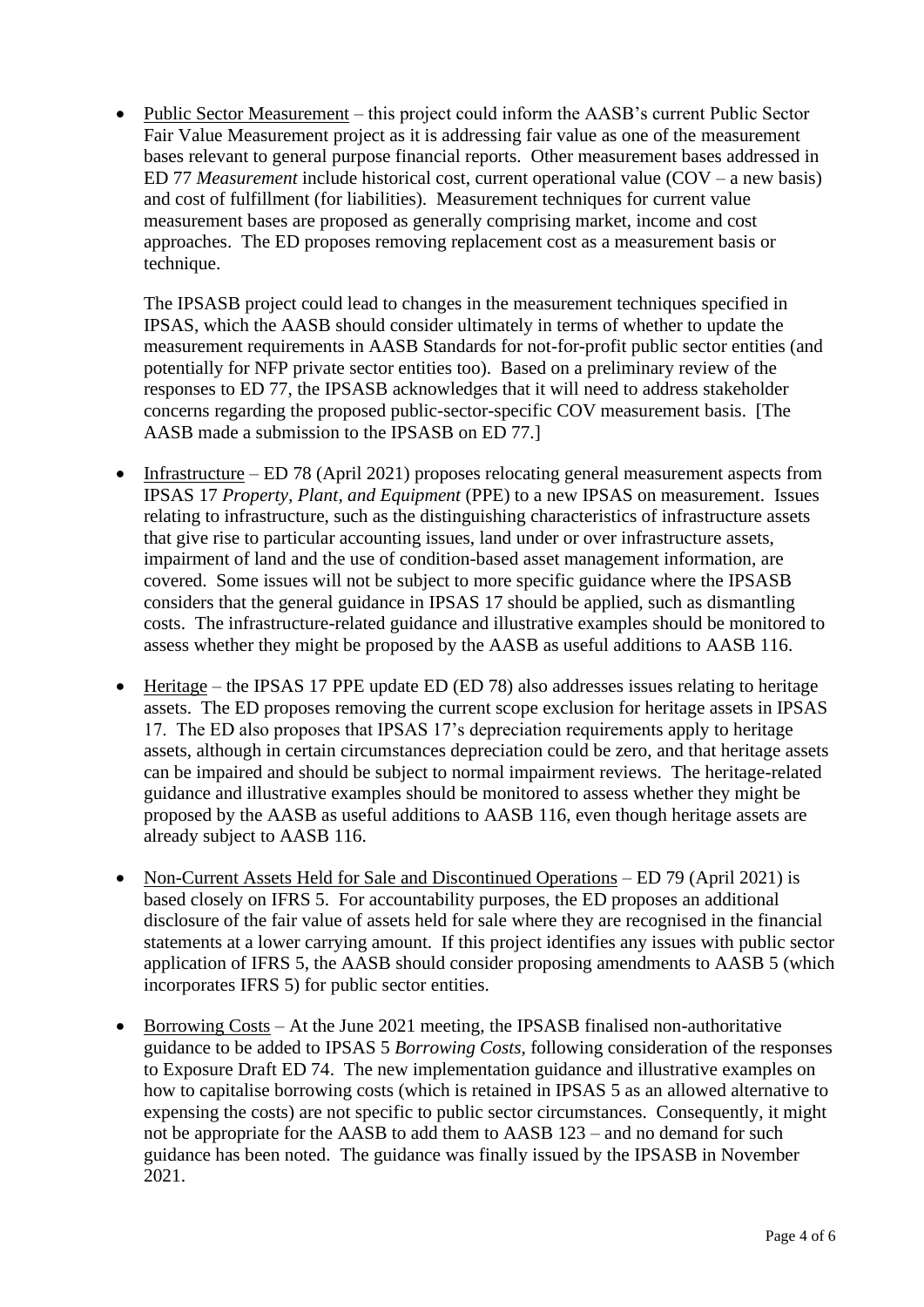# **2 Work Program**

#### **Project Delays**

At the December meeting, the IPSASB noted that the work program would be amended to defer the anticipated approval of IPSAS arising from the revenue and transfer expenses EDs from June to September 2022. It was also noted that recent decisions of the IPSASB on these projects might result in re-exposure of the proposals, which would therefore delay the final approval of the IPSAS until much later.

The anticipated final approval of an IPSAS for retirement benefit plans will also be delayed by one quarter to March 2023, since final approval of the ED for publication was not achieved at the December 2021 meeting (approval is now expected in February 2022).

#### **Exposure Drafts**

The next EDs expected to be issued by the IPSASB for public comment are:

- ED 81 *Conceptual Framework Update: Chapter 3,* Qualitative Characteristics *and Chapter 5,* Elements (expected to be published in January or February 2022); and
- ED 82 *Retirement Benefit Plans* (expected to be published in March 2022).

#### **Mid-Period Work Program Consultation**

The IPSASB's mid-period Work Program Consultation Paper, under its Strategy and Work Program 2019–2023, was published in July for comment by 30 November 2021. Regional virtual outreach events were held in Africa, Asia and South America in October.

The CP proposes that the IPSASB commence the following two major and four minor projects during 2022 and 2023, as resources become available, for completion under the post-2023 Strategy and Work Program:

- presentation of financial statements (a major project) e.g. based on the updated IAS 1, encouraging judgement by preparers as to the appropriate presentation of material information in the financial statements and considering whether to require the presentation of other comprehensive income;
- differential reporting (major project) for financial reporting by smaller public sector entities;
- IPSAS 21 *Impairment of Non-Cash Generating Assets* (minor project) guidance on measurement of value in use;
- IPSAS 31 *Intangible Assets* (minor project) measurement, heritage assets;
- IPSAS 33 *First-time Adoption of Accrual Basis International Public Sector Accounting Standards (IPSASs)* (minor project) – improving exceptions and exemptions within the three-year transition period; and
- making materiality judgements (minor project) practice statement.

At the December meeting, the responses to the CP were given preliminary consideration by the IPSASB. As these were strongly supportive of the proposed major and minor projects, the IPSASB tentatively supported their addition to the work program, but this will be formally considered at the March 2022 meeting. The approach to sustainability issues will also be discussed in March, in view of the significant stakeholder references to this area.